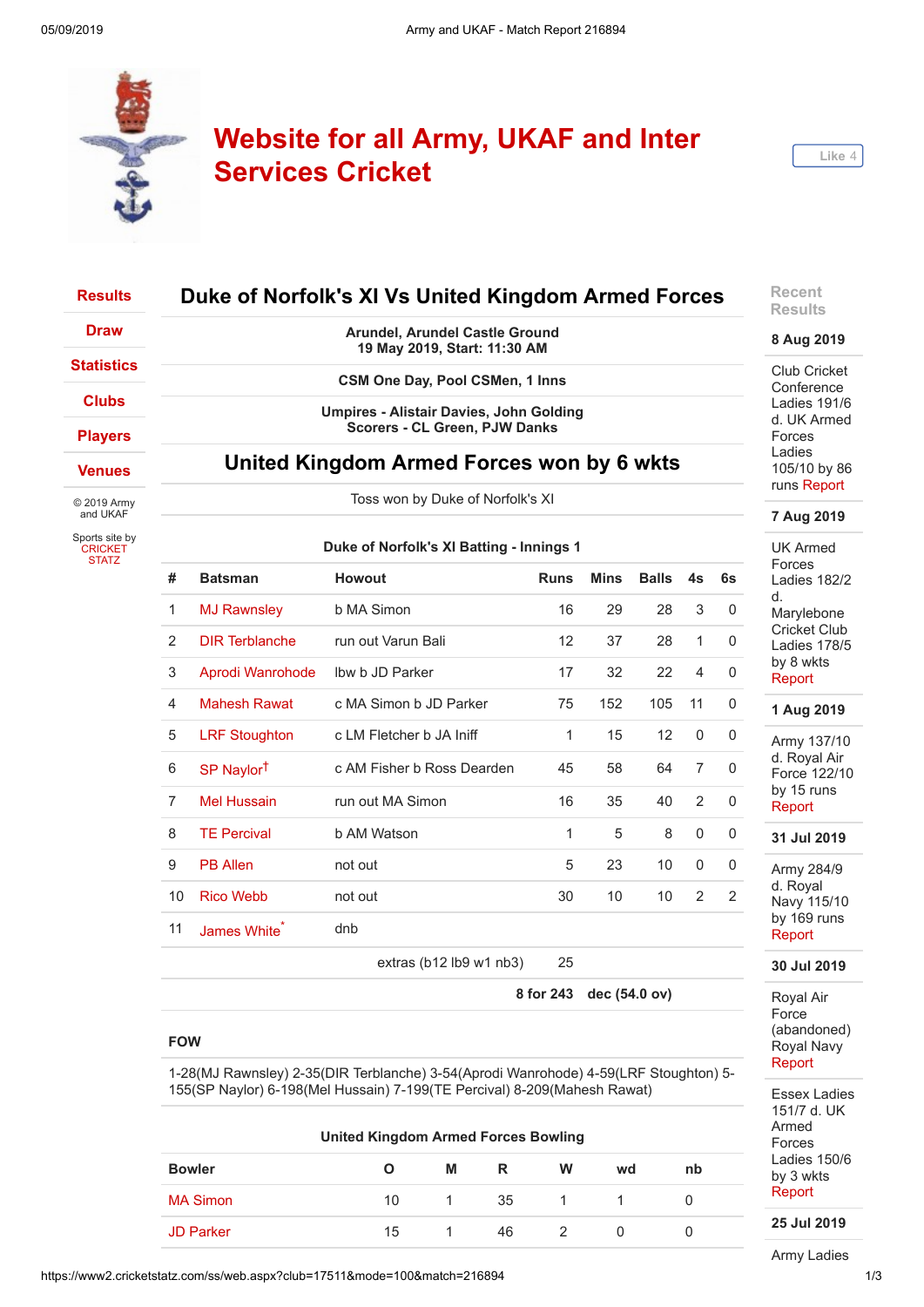# 05/09/2019 Army and UKAF - Match Report 216894

| <b>JA Iniff</b>      | 6 | 3             | 14 |   |          |   |
|----------------------|---|---------------|----|---|----------|---|
| <b>JD Boynton</b>    | 5 | $\mathcal{P}$ | 27 | 0 | $\Omega$ | U |
| <b>AM Watson</b>     | 9 | 0             | 54 |   | 0        | 3 |
| <b>TW Fairclough</b> | 5 | 0             | 28 | 0 | 0        | U |
| <b>Ross Dearden</b>  | 4 |               | 18 |   | 0        |   |
|                      |   |               |    |   |          |   |

#### **United Kingdom Armed Forces Batting - Innings 1**

| #              | <b>Batsman</b>          | <b>Howout</b>                | <b>Runs</b> | <b>Mins</b> | <b>Balls</b> | 4s       | 6s             |
|----------------|-------------------------|------------------------------|-------------|-------------|--------------|----------|----------------|
| 1              | <b>GM Wiseman</b>       | b PB Allen                   | 86          | 94          | 55           | 11       | 4              |
| 2              | <b>LM Fletcher</b>      | c Mahesh Rawat b MJ Rawnsley | 27          | 41          | 32           | 5        | $\Omega$       |
| 3              | AM Fisher <sup>*†</sup> | c Mahesh Rawat b PB Allen    | 27          | 33          | 31           | 6        | 0              |
| 4              | <b>AM Watson</b>        | Ibw b MJ Rawnsley            | 0           | 14          | 6            | $\Omega$ | 0              |
| 5              | <b>JD Boynton</b>       | not out                      | 37          | 51          | 41           | 5        | 0              |
| 6              | <b>Varun Bali</b>       | not out                      | 57          | 46          | 38           | 8        | $\overline{2}$ |
| $\overline{7}$ | <b>AR McGeorge</b>      | dnb                          |             |             |              |          |                |
| 8              | <b>MA Simon</b>         | dnb                          |             |             |              |          |                |
| 9              | Ross Dearden            | dnb                          |             |             |              |          |                |
| 10             | <b>TW Fairclough</b>    | dnb                          |             |             |              |          |                |
| 11             | <b>JD Parker</b>        | dnb                          |             |             |              |          |                |
| 12             | <b>JA Iniff</b>         | dnb                          |             |             |              |          |                |
|                |                         | extras (b10 lb0 w1 nb0)      | 11          |             |              |          |                |
|                |                         |                              | 4 for 245   | (33.5 ov)   |              |          |                |

200/2 d. Royal Navy Ladies 125/5 by 75 runs [Report](https://www2.cricketstatz.com/ss/runreport2.aspx?club=17511&mode=100&match=227529)

Army Ladies 121/0 d. Royal Air Force Ladies 120/2 by 10 wkts [Report](https://www2.cricketstatz.com/ss/runreport2.aspx?club=17511&mode=100&match=227528)

Army 297/7 d. Free Foresters 161/10 by 136 runs [Report](https://www2.cricketstatz.com/ss/runreport2.aspx?club=17511&mode=100&match=227520)

Royal Navy Ladies 50/1 d. Royal Air Force Ladies 49/10 by 9 wkts [Report](https://www2.cricketstatz.com/ss/runreport2.aspx?club=17511&mode=100&match=227527)

# **24 Jul 2019**

Army Development XI 132/1 d. Royal Navy Development XI 129/10 by 9 wkts [Report](https://www2.cricketstatz.com/ss/runreport2.aspx?club=17511&mode=100&match=227519)

**23 Jul 2019**

Civil Service 66/4 d. Army Lions 65/10 by 6 wkts [Report](https://www2.cricketstatz.com/ss/runreport2.aspx?club=17511&mode=100&match=227467)

United Kingdom Armed Forces 252/6dec drew Sir John Paul Getty's XI 236/6 [Report](https://www2.cricketstatz.com/ss/runreport2.aspx?club=17511&mode=100&match=227476)

#### **21 Jul 2019**

Army Lions 110/3 d. England Physical Disability XI 109/7dec by 7 wkts [Report](https://www2.cricketstatz.com/ss/runreport2.aspx?club=17511&mode=100&match=226407)

**England Physical** Disability XI 110/6 d. Army Lions 106/6 by 4 wkts [Report](https://www2.cricketstatz.com/ss/runreport2.aspx?club=17511&mode=100&match=226404)

### **FOW**

1-64(LM Fletcher) 2-126(AM Fisher) 3-142(AM Watson) 4-144(GM Wiseman)

|                       | <b>Duke of Norfolk's XI Bowling</b> |          |    |              |          |              |
|-----------------------|-------------------------------------|----------|----|--------------|----------|--------------|
| <b>Bowler</b>         | O                                   | M        | R  | W            | wd       | nb           |
| <b>Rico Webb</b>      | 9                                   | 0        | 70 | $\mathbf{0}$ | 0        | 0            |
| <b>DIR Terblanche</b> | $\overline{4}$                      | 1        | 32 | 0            | 0        | $\Omega$     |
| <b>MJ Rawnsley</b>    | 10                                  | 1        | 55 | 2            | 0        | 0            |
| Aprodi Wanrohode      | 2                                   | $\Omega$ | 16 | $\mathbf{0}$ | 1        | $\Omega$     |
| <b>Mel Hussain</b>    | $\mathbf{1}$                        | $\Omega$ | 5  | $\Omega$     | $\Omega$ | $\Omega$     |
| <b>PB Allen</b>       | 5.5                                 | 1        | 42 | 2            | $\Omega$ | $\mathbf{0}$ |
| <b>Mahesh Rawat</b>   | 2                                   | 0        | 15 | $\Omega$     | 0        | 0            |

\*Captain †Wicket Keeper - Last updated 19 May 2019 GMT